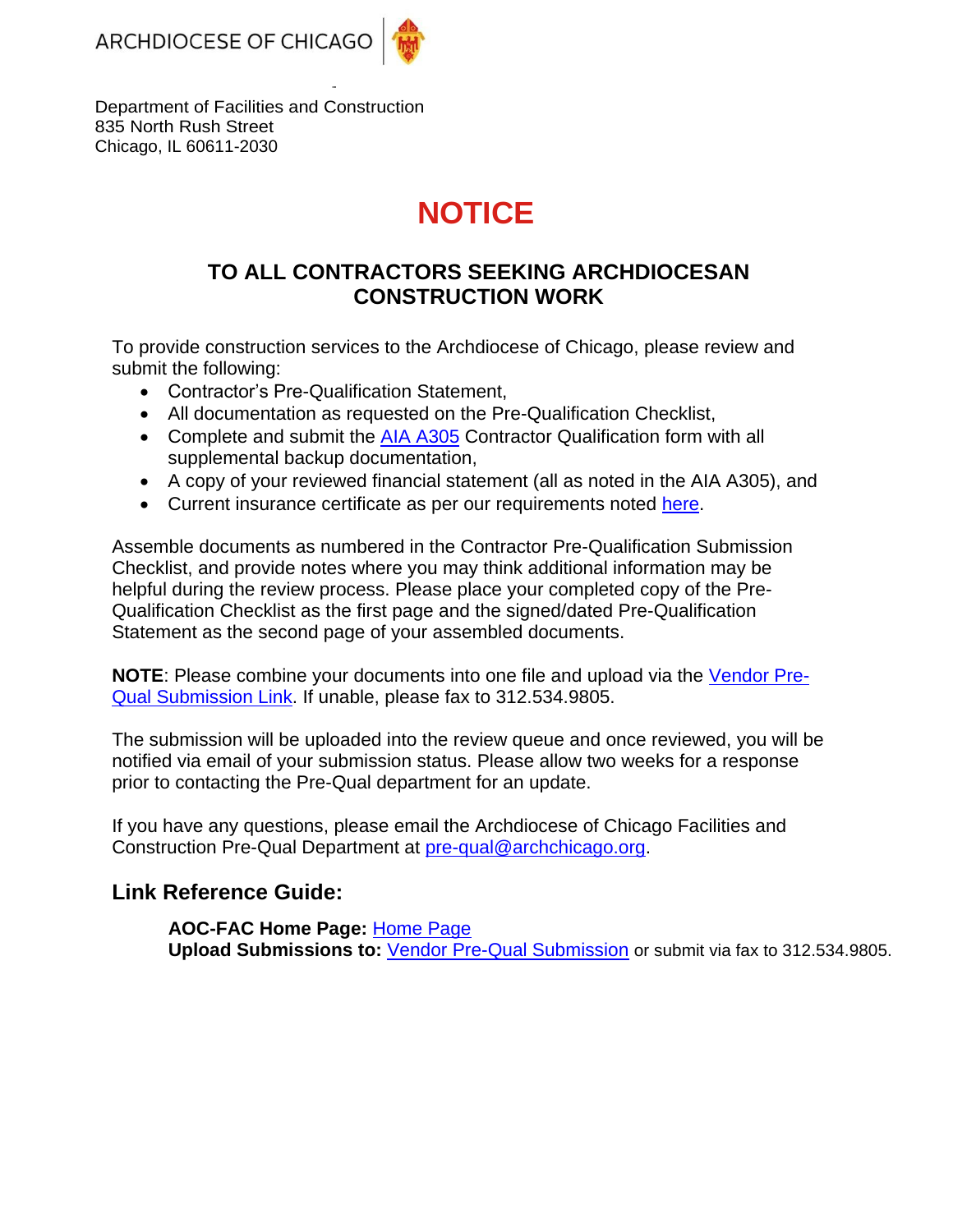

Department of Facilities and Construction

#### **CONTRACTOR PRE-QUALIFICATION SUBMISSION CHECKLIST**

| Company              | Date                      |  |  |
|----------------------|---------------------------|--|--|
| Contact              | Applicable<br>Trades      |  |  |
| <b>Contact Email</b> | <b>No</b><br>Yes<br>Union |  |  |

- **The documents noted below are requested as a compilation of the Pre-Qualification Package.**
- **Review the following and note its inclusion with an "x" along with any comments you deem explanatory.**
- **Please use this as your guide and submit with your packet.**

| <b>Documents Reviewed</b>                                                                                                                                                                                         | <b>Included</b> | <b>Missing</b> | <b>Comments</b>                                                                                 |
|-------------------------------------------------------------------------------------------------------------------------------------------------------------------------------------------------------------------|-----------------|----------------|-------------------------------------------------------------------------------------------------|
|                                                                                                                                                                                                                   |                 |                |                                                                                                 |
| *PROVIDE AIA A305 Contractor Qualification Statement.                                                                                                                                                             |                 |                |                                                                                                 |
| <b>*PROVIDE</b> a list of wages by job title to ensure that wages paid to<br>workers are similar to that of unions [Provide a list of wages by job<br>title.].                                                    |                 |                |                                                                                                 |
| *PROVIDE details of plans, booklets, etc., explaining benefits<br>programs to ensure workers are provided with a medical insurance,<br>pension plan, and workman compensation insurance and training<br>programs. |                 |                |                                                                                                 |
| *PROVIDE documentation of safe working conditions as defined by<br>OSHA.                                                                                                                                          |                 |                |                                                                                                 |
| *PROVIDE breakdown of employment by job title, race, color, sex,<br>etc.to ensure that employment hiring practices do not discriminate on the<br>basis of race, color, sex, national origin, handicap, or age.    |                 |                |                                                                                                 |
| <b>*PROVIDE</b> a copy of an affirmative action policy to ensure that one<br>is in place, enforced and that minority workers are actively solicited.                                                              |                 |                |                                                                                                 |
| *PROVIDE proof of General Liability, Workman's Compensation,<br>etc. insurance as outlined.                                                                                                                       |                 |                | Gen. Liability: \$___/\$_<br>Million<br>Umbrella: \$<br>Million<br>Workers Comp.: \$<br>Million |

**Any questions or comments should be sent to: Archdiocese of Chicago Facilities & Construction Department 835 N. Rush Street Chicago, IL 60611** Pre‐[Qual@archchicago.org](mailto:Qual@archchicago.org)